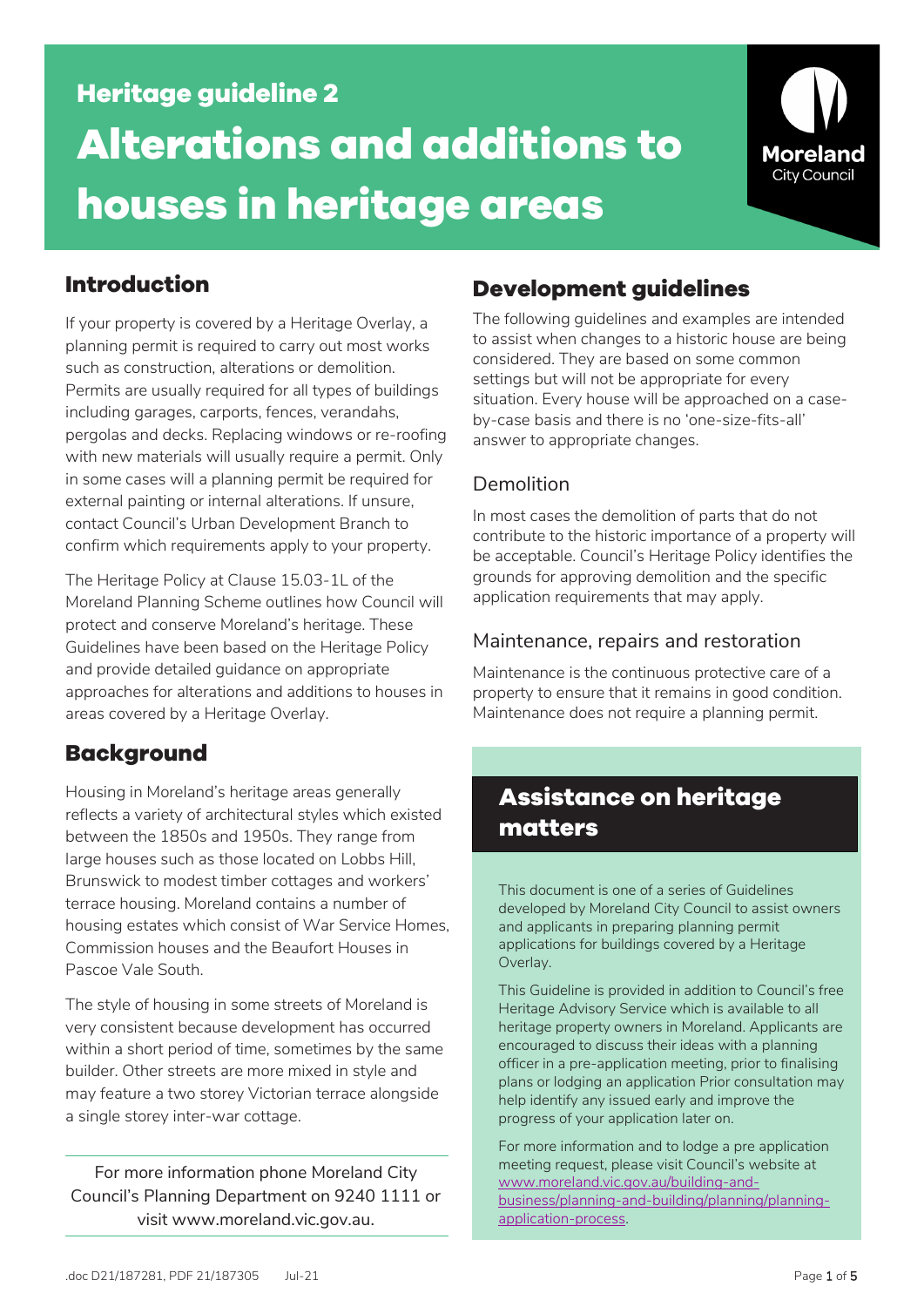Repair usually involves the removal of deteriorated material and replacement with new material. When the new material is the same as the old a planning permit is not required however if the proposed material is of different appearance, then planning approval will be required.

Restoration is the process of returning the current appearance of a building or part of a property back to an earlier known appearance. This may involve the removal of non-original wall finishes (i.e. fake bricks, plastic/aluminium weatherboard cladding) or the replacement of non-original aluminium frame windows with new traditional-style timber frame windows. Restoration requires a planning permit.

# Alterations

The purposes of Heritage Overlays and Council's Heritage Policy are to ensure that alterations within heritage areas respect the historical importance, character and appearance of both those places which are individually identified as well as the area as a whole (often referred to as a precinct).

Alterations to properties covered by a Heritage Overlay should involve retaining as much original external building material as possible, especially features at the front of a house which contribute to the historic and architectural importance of the individual building or the precinct as a whole.

## Additions

Both conservative and contemporary design approaches to additions may be acceptable, however building forms and materials that draw attention away from the main house should be avoided.

## Additions visible from the street

Additions to properties covered by a Heritage Overlay should be positioned, sized and detailed to ensure that the existing prominence and form of the original building is not overwhelmed by the proposed additions.



*The original building should not be lost amongst additions*

The form of the proposed additions should be of similar scale and proportion, and use materials that relate to the property and the precinct as a whole. The reproduction of historic details is not however encouraged as there should be no confusion between old and new building works.

Buildings and houses within a precinct that are clearly not in keeping with the character of the heritage area should not be used as reference for designing inappropriate additions to heritage houses.

#### Single storey additions

Single storey additions at the rear of an existing house and not visible from a street or other public space will usually be acceptable as they have limited impact on the streetscape and therefore do not dominate the main house.

Side additions should be well set back from the front wall of the main house.

Additions in front of the main house or forward of the front setback will not generally be accepted.

Where space exists, consider designing large additions as smaller units with a connection to the main house so that it is clear where new work starts and finishes.

Covered outdoor areas such verandahs or pergolas at the side or rear of the main house should be roofed with a flat or skillion roof structure. The excessive bulk of substantial roof structures over these areas should be avoided.



*The outdoor area to 1 has a bulkier roof form than 2*

## Roof space additions

Some styles of houses, such as Federation and Californian Bungalows, feature large steeply pitched roofs that may provide an opportunity for an attic storey with minimal change to the exterior elevations.

#### Upper storey additions

The development of any upper storey additions to an existing house covered by a heritage overlay needs to be designed to ensure that its size, position and appearance do not compete visually with the prominence of the main building.

The key considerations for every proposal will be the setback and height of the proposed additions.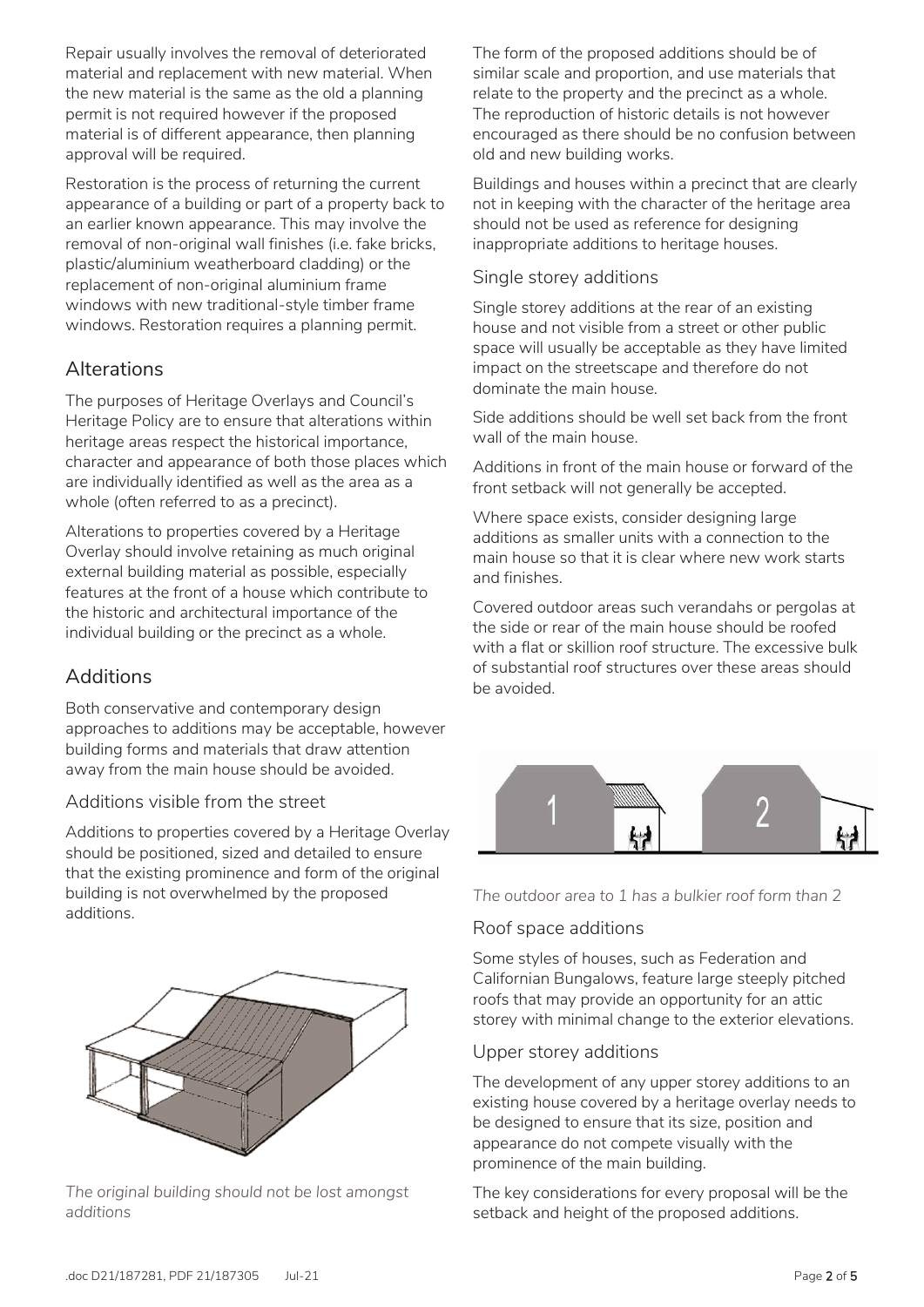It is a requirement for every application that proposes upper storey additions to be accompanied by a sightline drawing taken from the opposite side of the street at 1.6 metres above ground level. Oblique views from a position two allotments away, on either side, may also be required.

Ways for minimising the visual impact of upper storey additions may include:

- Limiting the number and size of new upper storey rooms;
- Designing upper storey floor layouts that are fully efficient without the creation of dead areas or voids;
- Maximising the potential for ground level accommodation;
- Locating the addition as far back as reasonably possible from the street frontage. In most instances a setback equivalent to the depth of the front two rooms behind the front wall of the



house will be the preferred distance *Preferred setback for two storey rear additions*

 Designing ceiling heights in proposed additions to be no greater than 2.7 metres high at ground floor, and 2.4 metres high at the upper floor level. Consider the use of raking ceilings at the upper level to further reduce the overall height of new additions.



*Preferred ceiling heights for two storey rear additions*

 Stepping down the finished level of the ground floor by using slab on ground, partial excavation or by taking advantage of a rear slope on the land.



*Using a slope to reduce height of two storey rear additions*

- Minimising the roof height at the front of the addition (e.g. a gable roof is higher at the front than a hip roof; a skillion (if used) should rise to the rear). Flat roofs may be lower, but their use may not fit in with the character of your heritage precinct.
- Limiting the span and loading of the first floor structure to reduce structural depth (i.e. by transferring loads directly onto lower walls, rather than constructing deep new beams).
- Minimising the width of the addition so as to reduce the height of a pitched roof form.



*Building height reduced by reducing width of addition*

- Having greater side setbacks at the upper level.
- Ensuring that upper level decks, at the front of the addition are not roofed. Generally upper level decks at the front will not be acceptable unless they cannot be seen from the street.

Alterations and additions at the side

Alterations to the sides of houses can be considered, depending on their closeness to the front and the degree of concealment by adjacent buildings. Generally, maximising the setback from the street is preferred.

The main objective is to preserve the original front as the most prominent element in the streetscape. This means that a setback will be required for any new construction at the side of a dwelling. This will be dependent on its size and height and the degree to which it integrates with the original house and/or does not dominate the original house.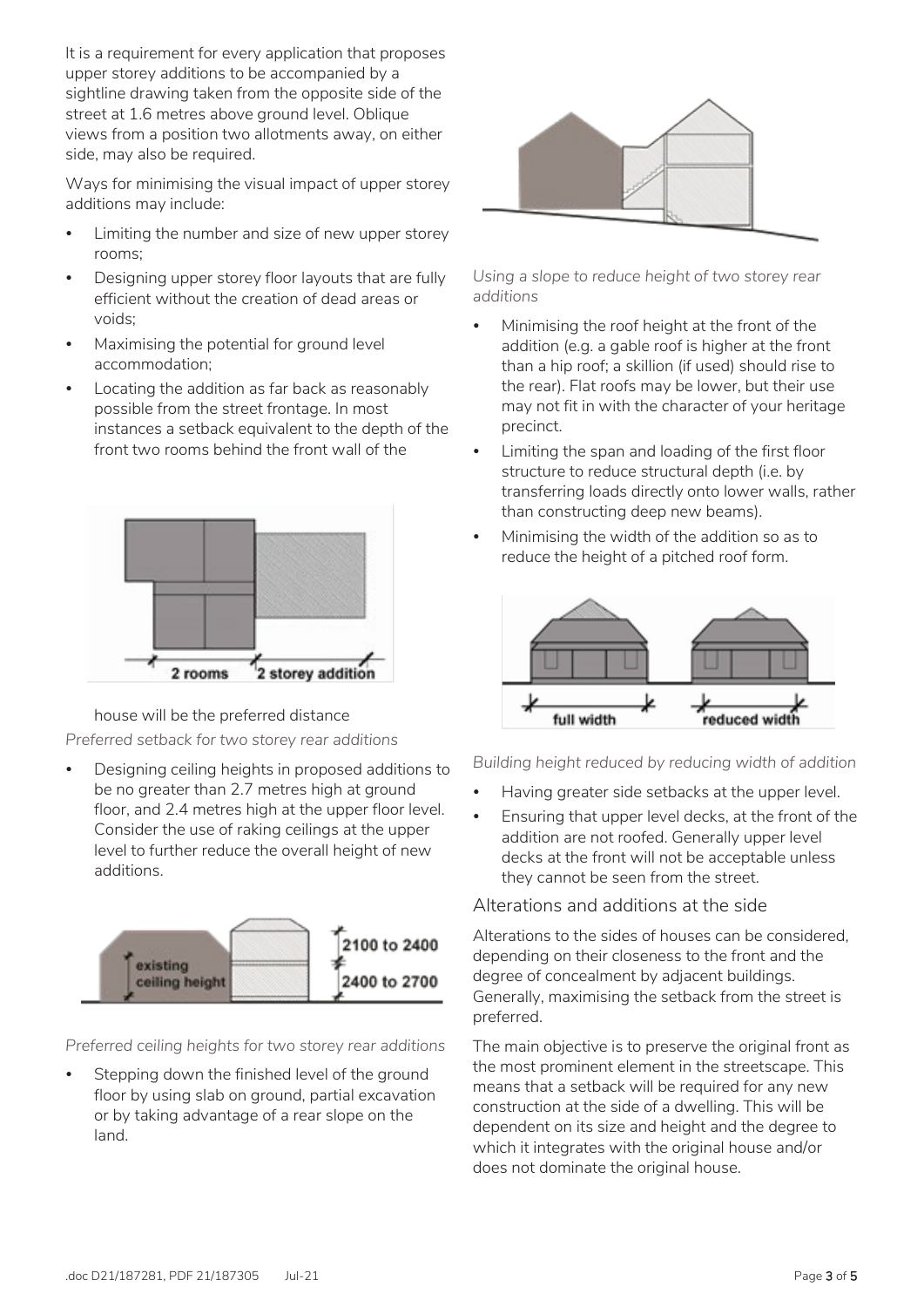The various heights of an addition at the side should be less than the corresponding heights of the house itself.



*The side addition is setback from and lower than the original house*

There may be exceptions where the side of the house has special design features such as projecting bays and boxed windows. In these cases an addition to the side of the dwelling may not be appropriate.



*This house has important features at the side that should be protected*

#### Corner sites

The visibility of additions to historic houses located on corner or open sites is inevitable. The setback and heights of proposed additions are especially important because of their ability to dominate side streets.

Additions to corner or open sites should be setback from the street boundary to the same extent as other nearby corner sites which are within the heritage overlay.

Where a building of heritage value in a side street adjoins the subject site, any proposed rear or upper level additions must be setback to ensure that they do not dominate existing vistas of that street.

The preferred approach for additions on corner and open sites is to create the appearance of separation from the original house and to respond to its architectural characteristics, particularly in the roof form and materials used.



*Separate buildings reduce the overall impact of the rear additions*

#### Chimneys

The chimneys on some houses were clearly intended to be seen as an important part of the overall design of the house. This is particularly the case for chimneys that have been finished to the same standard as the main walls of the house and include decorative mouldings or brickwork detailing. These chimneys are significant features of the original house and must be retained.

In comparison some chimneys are of very basic construction, most likely located towards the rear of the house where they were not intended to be seen from the street. In some cases the retention of these chimneys may be less critical to the heritage character of the original house.

The removal of the internal section of a chimney is sometimes considered unavoidable. When this involves a chimney that is considered a significant feature of the house it is important that the exterior portion be retained so that the original appearance of the house is unchanged. Engineering advice may be required to ensure that adequate bracing of the remaining chimney is achieved.

## Carports and garages

Most houses built prior to the 1940s were constructed without garages or carports.

Any proposed garages or carports need to be sensitively designed so that existing views of the house to the street are not hidden and the architectural character of the house is not altered.

Ideally car accommodation structures should be located at the rear or setback on the side preferably at least 1.5 metres behind the building line of the front wall of the house (not the verandah).

Double garages are not desirable as their width can overwhelm the original house, particularly if it is relatively narrow.

Where doors are required plain tilt-up doors with a timber finish will be preferred to roller doors which